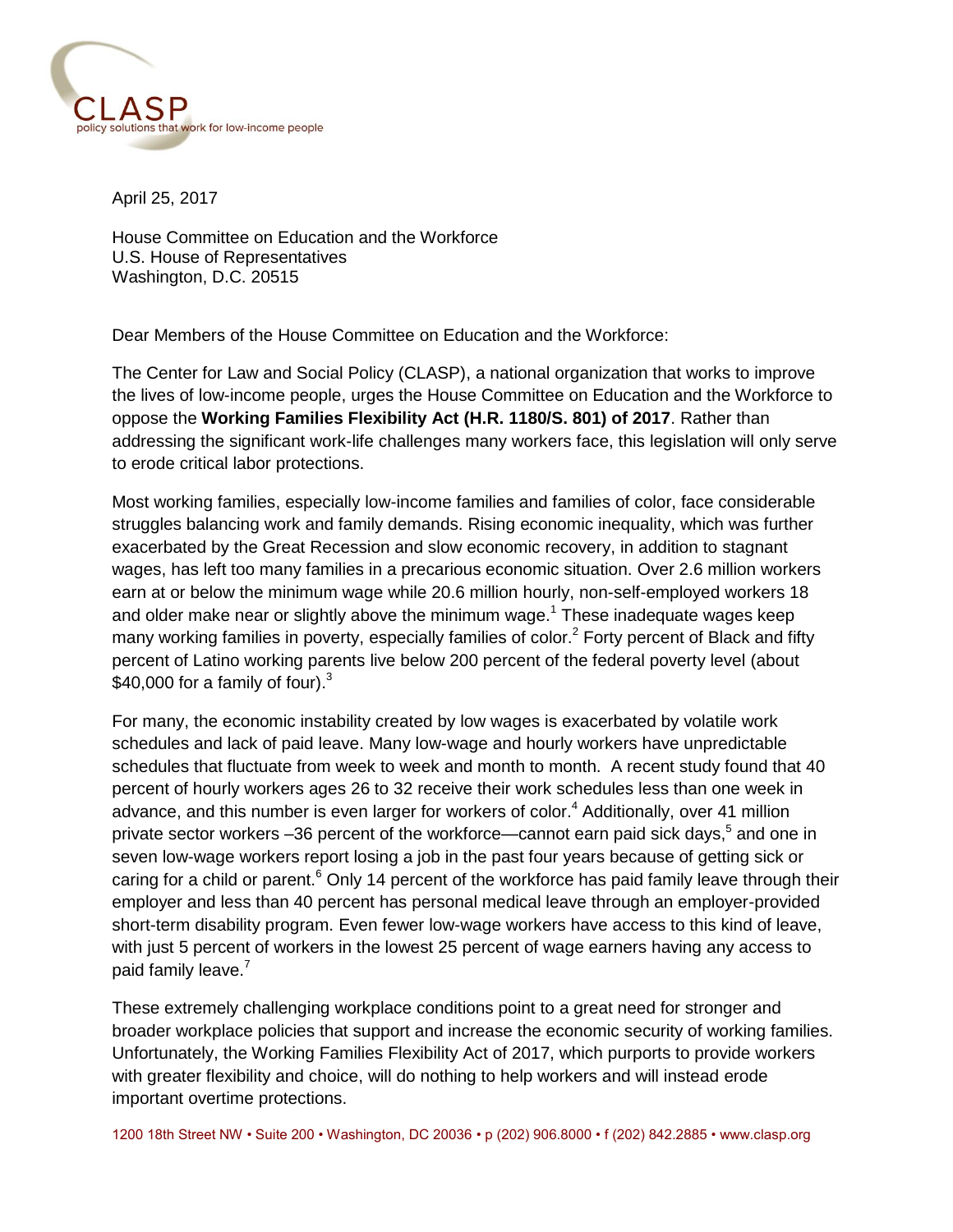#### *1. The Working Families Flexibility Act of 2017 Does Not Provide Real Choices*

The bill would ostensibly provide workers who work more than 40 hours a week the choice between receiving additional compensation in the form of compensatory time (or time-off) in lieu of overtime pay. The rationale for this change to the Fair Labor Standards Act is that employers should be allowed to give their workers greater choice in how they would like to be compensated for the additional hours they must work. However, given the power dynamics in the workplace, for most low-wage and hourly workers, this so-called "choice" is likely to be elusive. Employees that choose overtime pay over compensatory time (comp time) may experience repercussions for their choices; there is nothing in this bill to prevent an employer from only providing overtime opportunities to workers who express a preference for compensatory time over those who choose overtime pay. Workers who need and rely on additional overtime pay to make ends meet will have little recourse in the face of such preferential treatment. Additionally, this legislation offers workers limited protection from retaliation, opening the door to greater coercion and intimidation in the workplace. Instead of providing workers with more choice, this bill only provides employers with more choice, allowing them to make decisions that could harm their employees.

## *2. The Working Families Flexibility Act of 2017 Does Not Provide Flexibility*

The legislation will allow workers to bank up to 160 hours of comp time but without a guarantee that they can use this time when they want or need to use it, including in case of an emergency. If their requests to use comp time are denied, workers have no remedy other than requesting the comp time to be cashed-out. Additionally, if workers need to cash out their banked comp time, they must wait for up to 30 days for their employer to comply. In the face of a sick child, personal illness, or other family health emergency, comp time offers none of the flexibility that workers need.

## *3. The Working Families Flexibility Act of 2017 is Not a Replacement for Real Paid Sick Days or Paid Family and Medical Leave Policies*

Many proponents of this bill claim workers can use comp time as a form of paid sick or paid family leave. However, an employer can deny workers' requests to use this type of leave and also has the ability to decide unilaterally to pay out any comp time that has been banked beyond 80 hours. As a result, workers who have been banking comp time to use as parental leave or to care for a sick family member could find themselves not only without the leave, but also with less money than if they had received overtime pay. We know that many workers lose their jobs simply for taking paid sick days. One in seven, or 14 percent, of low-wage workers report losing a job from being sick or caring for a sick family member.<sup>8</sup> The Working Families Flexibility Act does not guarantee paid sick or paid family leave and offers no protection from retaliation (such as being fired) if a worker has to take this kind of leave.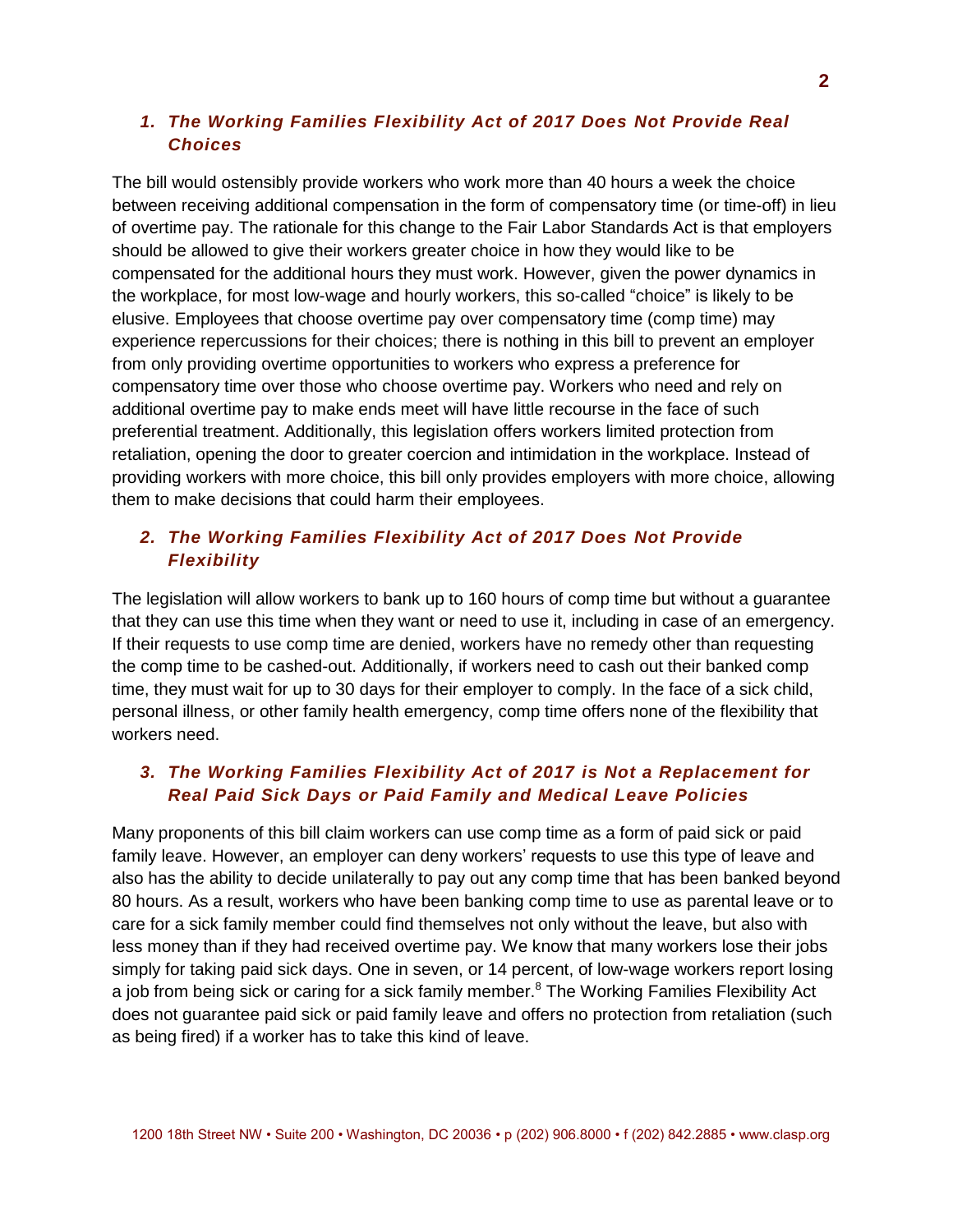# *4. The Working Families Flexibility Act of 2017 Offers Limited Protection and no Additional Enforcement Funds*

The Working Families Flexibility Act offers only one remedy, a private right of action (i.e. the right to sue in court), if a worker is threatened or coerced by an employer. While the private right of action is an important remedy, many low-wage workers would be unable to take advantage of this remedy, which can be cost-prohibitive and time-intensive. This remedy is most effective when it is combined with an administrative enforcement option. However, there is also no language in the bill legislating additional funds to the U.S. Department of Labor to investigate or enforce this new provision of the Fair Labor Standards Act.

Moreover, there is no remedy for workers with banked comp time if an employer declares bankruptcy or goes out of business without paying out the comp time. This can further exacerbate the problem of wage theft, which already costs low-wage workers billions.<sup>9</sup>

# *5. There are Better Legislative Options*

Working families need policies that protect and strengthen job quality. There are a number of policies and existing bills that promote family-friendly and flexible workplace options without eroding critical workplace rights. These policies should be considered and adopted, including:

- *The Healthy Families Act* (H.R. 1516/ S. 636) would ensure millions of workers have access to earned sick days. Paid sick days legislation has been successfully adopted in seven states and thirty-two localities.
- *The Family and Medical Insurance Leave (FAMILY) Act* (H.R. 947/ S. 337) would create a national paid leave insurance program, modeled on the successful programs in California, New Jersey, and Rhode Island, allowing workers to take paid leave to care for a new child, seriously ill family member or for their own serious illness.
- *The Schedules That Work Act*, which would ensure workers have the right to request more flexible or predictable work schedules.
- *Increasing the minimum wage* and eliminating the tipped sub-minimum wage (a lower minimum wage currently set at \$2.13) that will benefit and potentially lift millions out of poverty.

The goal of the overtime rule in the Fair Labor Standards Act (FLSA) is to create a disincentive for employers to overwork their employees. If workers are asked to work long hours, they must be fairly compensated for that valuable time away from their families. Furthermore, the FLSA already provides employers significant flexibility to offer their workers a wide range of flexible scheduling options. The Working Families Flexibility Act does not improve upon those flexibilities for workers nor does it improve the economic security of low-wage working families.

Sincerely,

Olivia A Jolden

Olivia Golden Executive Director

1200 18th Street NW • Suite 200 • Washington, DC 20036 • p (202) 906.8000 • f (202) 842.2885 • www.clasp.org